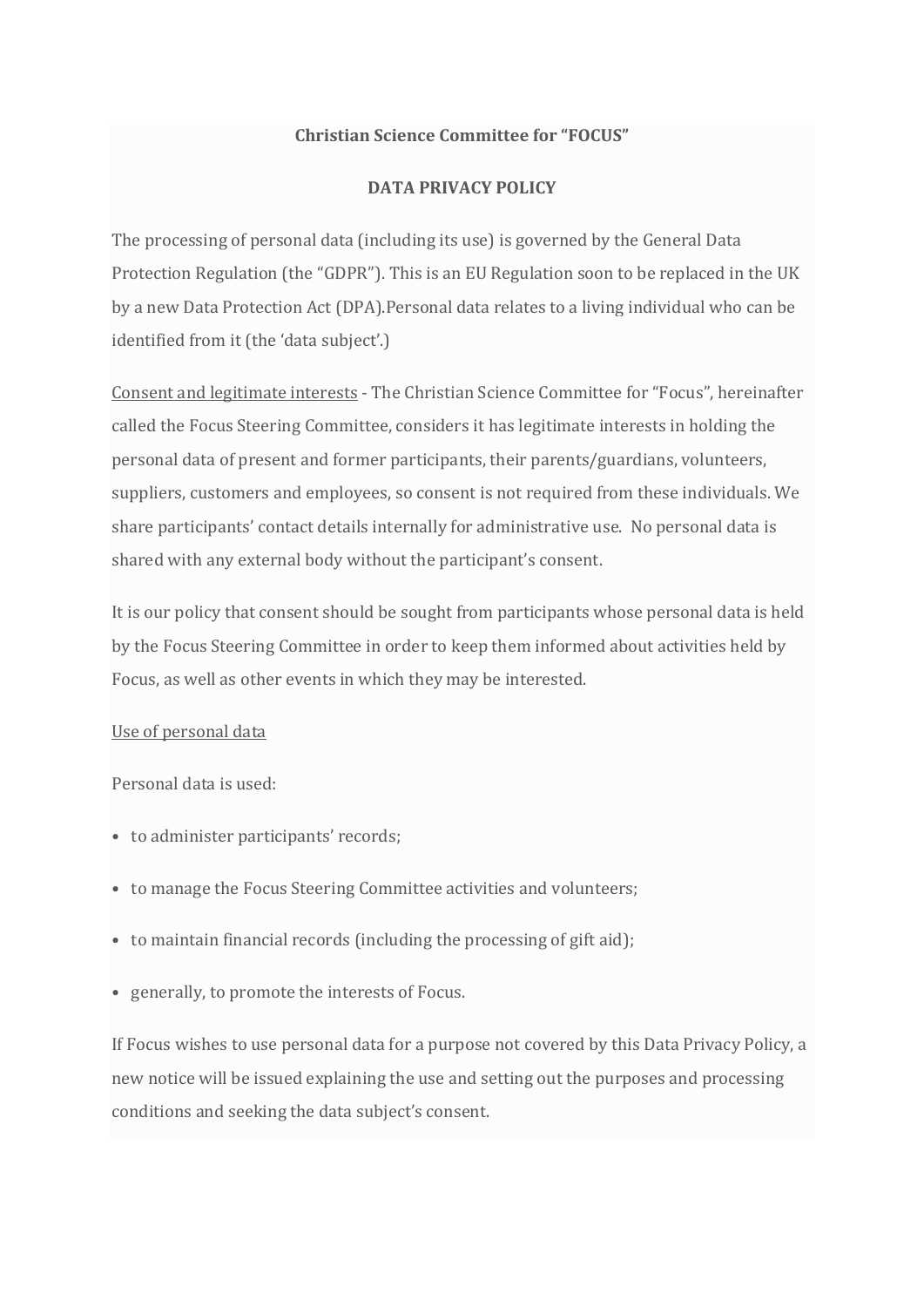Data protection - The Focus Steering Committee complies with its obligations under the GDPR by keeping personal data up to date; by storing and destroying it securely; by not collecting or retaining excessive amounts of data; by protecting personal data from loss, misuse, unauthorised access and disclosure; and by ensuring that appropriate technical measures are in place to protect personal data.

All personal data will be treated as strictly confidential and will only be shared with other members of the Focus Steering Committee for purposes connected with its activities. It will not be shared with third parties except with the data subject's consent. It will not be sold.

Data retention - Participants' and volunteers' data held with consent will be retained while it is still current or until consent is withdrawn. Consent will be confirmed every 5 years. Notwithstanding the above, information related to Safeguarding will be retained for at least 50 years.

## Data subjects' rights

Data subjects have the right:

• to request a copy of any personal data which the Focus Steering Committee holds about them;

• to request the Focus Steering Committee to correct any personal data that is inaccurate or out of date;

• to request that personal data be erased if it is no longer necessary for the Focus Steering Committee to retain it;

• to request the data controller to provide them with their personal data and, if they wish, send it to another data controller;

• to withdraw consent to the processing at any time;

• if there is a dispute about the accuracy or processing of personal data, to request a restriction be placed on further processing;

• to object to the processing of personal data;